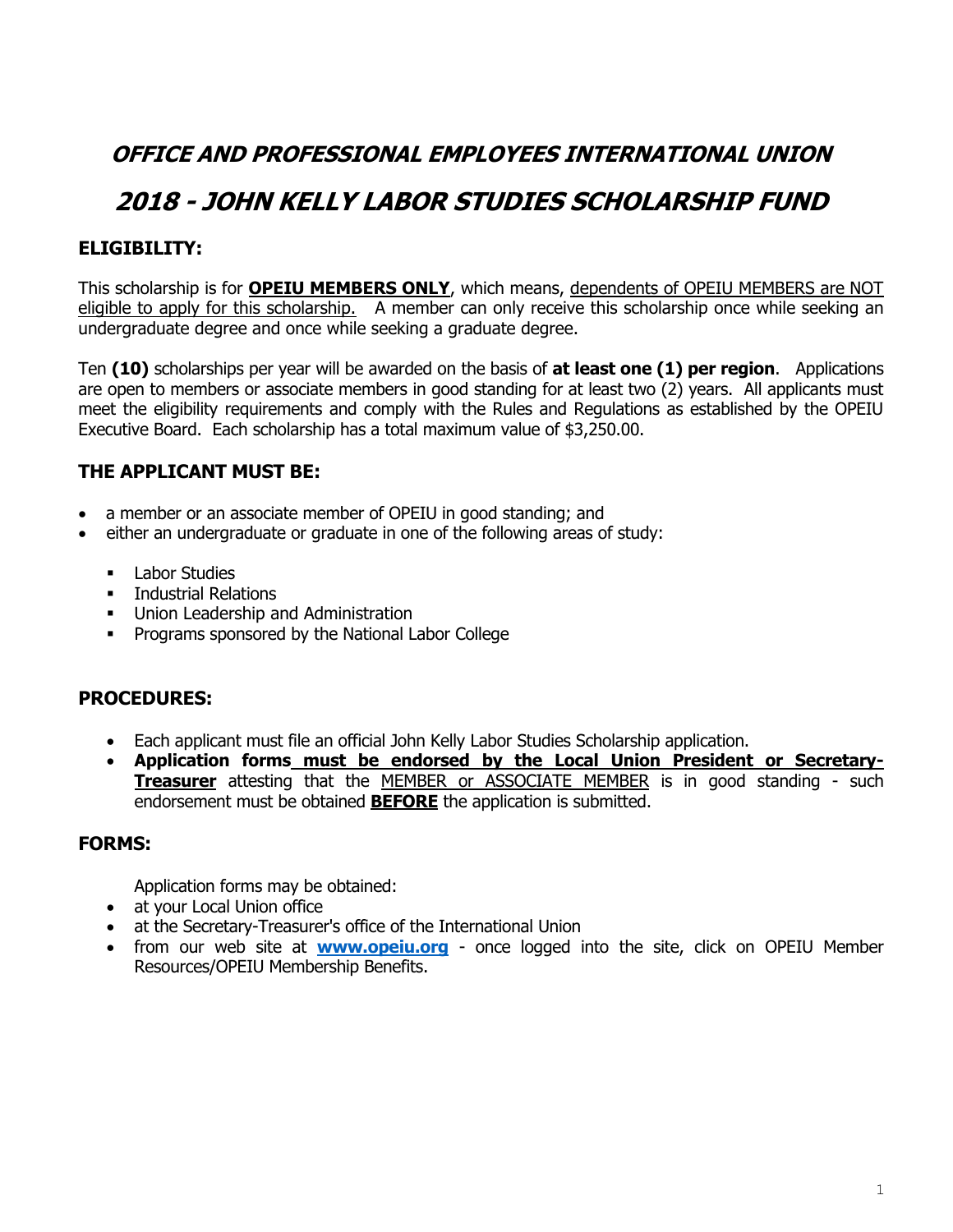#### **REQUIREMENTS:**

| <b>Essay:</b>              | All applicants shall be required to submit an essay on their union activism and<br>their occupational goals (300 to 500 words). This essay should be double-<br>spaced and typed on $8\frac{1}{2}$ " x $11$ " paper.                     |  |  |  |  |
|----------------------------|------------------------------------------------------------------------------------------------------------------------------------------------------------------------------------------------------------------------------------------|--|--|--|--|
| <b>College Transcript:</b> | If presently enrolled in a College, University or a recognized Technical or<br>Vocational Post-Secondary School, applicant is required to submit a college<br>transcript. Official transcripts are not necessary; copies are acceptable. |  |  |  |  |
| Statement of Intent:       | All applicants shall be required to execute the Statement of Intent to remain<br>within the OPEIU for a period of at least two (2) years.                                                                                                |  |  |  |  |

All applications, college transcripts (if applicable) and essays must be received at the Secretary-Treasurer's office of the International Union, 80 Eighth Avenue, Suite 610, New York, NY 10011, no later than **March 31st .** 

## **SELECTION OF SCHOLARSHIP:**

- All applications will be entered into a drawing and winners will be selected by region.
- All applicants will be notified in the month of May:
	- o Scholarship winners will receive a certificate and forms for completion in the mail.
	- o Applicants who have not been selected for an award will be notified by email.

**01/2018**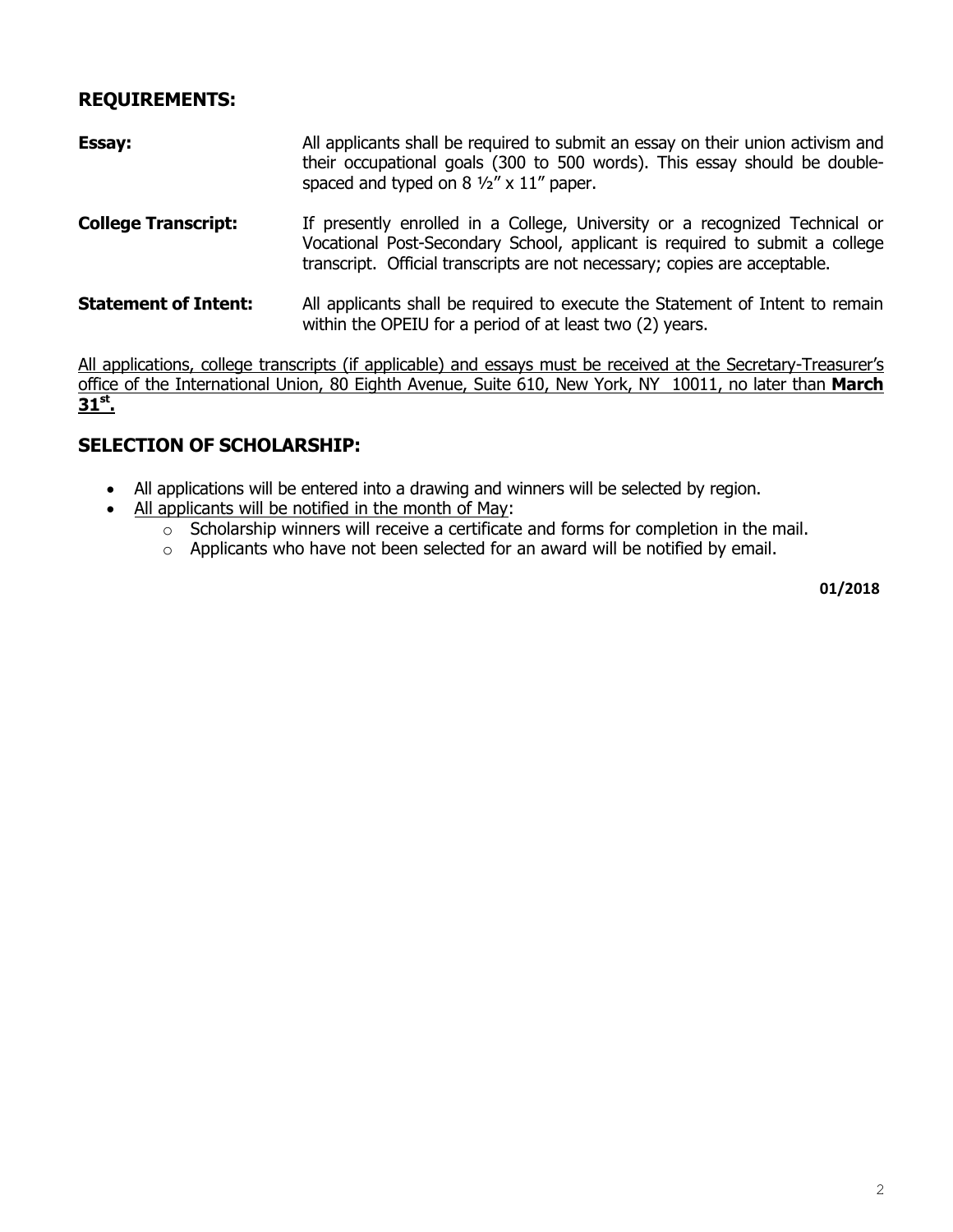## **OFFICE AND PROFESSIONAL EMPLOYEES INTERNATIONAL UNION**

## **2018 - JOHN KELLY LABOR STUDIES SCHOLARSHIP FUND**

| Name of applicant: ____________<br>Last                                                                                                                                                                                             |               | First |                                                                                                                                                                                                                                |          | Middle |  |
|-------------------------------------------------------------------------------------------------------------------------------------------------------------------------------------------------------------------------------------|---------------|-------|--------------------------------------------------------------------------------------------------------------------------------------------------------------------------------------------------------------------------------|----------|--------|--|
| Home Address: ___________                                                                                                                                                                                                           |               |       |                                                                                                                                                                                                                                |          |        |  |
|                                                                                                                                                                                                                                     | <b>Street</b> | City  | State                                                                                                                                                                                                                          | Zip Code |        |  |
|                                                                                                                                                                                                                                     |               |       |                                                                                                                                                                                                                                |          |        |  |
|                                                                                                                                                                                                                                     |               |       |                                                                                                                                                                                                                                |          |        |  |
|                                                                                                                                                                                                                                     |               |       |                                                                                                                                                                                                                                |          |        |  |
|                                                                                                                                                                                                                                     |               |       |                                                                                                                                                                                                                                |          |        |  |
| Applicant must be a member (not a dependent) of an OPEIU Local Union.                                                                                                                                                               |               |       |                                                                                                                                                                                                                                |          |        |  |
|                                                                                                                                                                                                                                     |               |       |                                                                                                                                                                                                                                |          |        |  |
|                                                                                                                                                                                                                                     |               |       |                                                                                                                                                                                                                                |          |        |  |
| Date of Graduation: The Contract of Graduation:                                                                                                                                                                                     |               |       |                                                                                                                                                                                                                                |          |        |  |
| What College, University, Technical, or Vocational School do you plan to attend?                                                                                                                                                    |               |       |                                                                                                                                                                                                                                |          |        |  |
|                                                                                                                                                                                                                                     |               |       |                                                                                                                                                                                                                                |          |        |  |
|                                                                                                                                                                                                                                     |               |       |                                                                                                                                                                                                                                |          |        |  |
| Third Choice: <u>New York: Location:</u> Location: New York: New York: New York: New York: New York: New York: New York: New York: New York: New York: New York: New York: New York: New York: New York: New York: New York: New Yo |               |       |                                                                                                                                                                                                                                |          |        |  |
| Have you been accepted by a College, University, Technical, or Vocational School, as of this date?                                                                                                                                  |               |       |                                                                                                                                                                                                                                |          |        |  |
|                                                                                                                                                                                                                                     |               |       | No and the second second second second second second second second second second second second second second second second second second second second second second second second second second second second second second s |          |        |  |
| If you answered yes, at what College, University, Technical, or Vocational School were you accepted?                                                                                                                                |               |       |                                                                                                                                                                                                                                |          |        |  |

#### **APPLICATION FORM APPLICATION DEADLINE: MARCH 31, 2018**